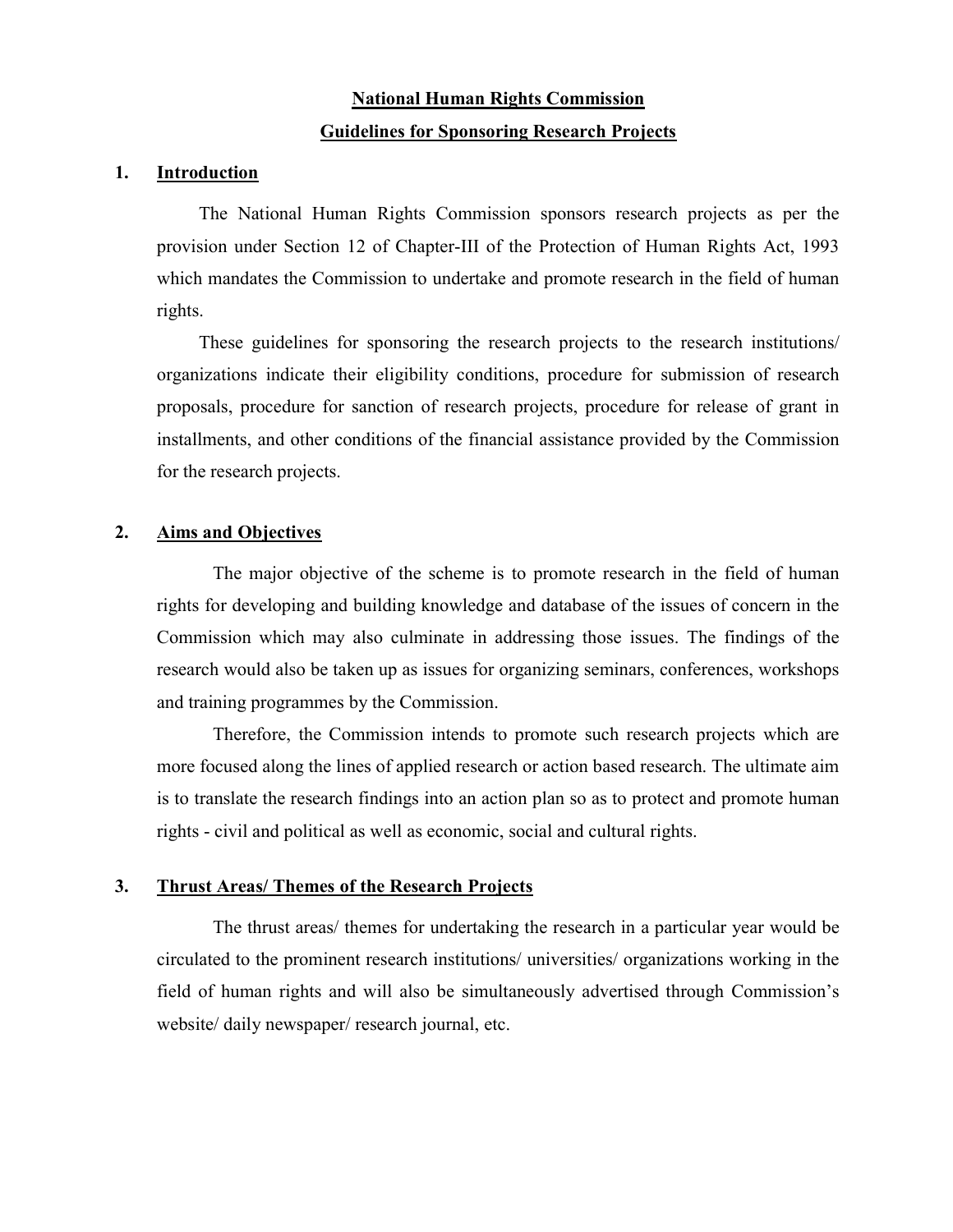### 4. Duration of Research Projects

- (i) The proposals may be submitted for both short-term and long-term research projects. The short-term projects would be for duration of 3 to 6 months whereas the long-term project would be considered for duration of 6 to 12 months.
- (ii) The duration of short-term research projects may be extended by three months under exceptional circumstances only with the prior approval of the Commission.
- (iii) The duration of long-term research projects may be extended by 3 to 6 months under exceptional circumstances only with the prior approval of the Commission.
- (iv) The date of release of the  $1<sup>st</sup>$  installment of the grant by the Commissionwould be considered the effective date of commencement of the research project.

### 5. Quantum of Financial Assistance

The limit of financial assistance for short-term and long-term projects would be as under:

| <b>Duration of Research Project</b>                                          | <b>Quantum of Financial Assistance</b> |  |  |  |  |
|------------------------------------------------------------------------------|----------------------------------------|--|--|--|--|
| Short Term project <i>(upto the period of 6 months)</i>   Upto Rs. 7.5 lakhs |                                        |  |  |  |  |
| Long Term project( <i>upto the period of 1 year</i> )                        | Upto Rs. 15 lakhs                      |  |  |  |  |

Note: In special circumstances, especially when the study requires extensive fieldwork covering large geographical area, the above mentioned limit of the financial assistance may be suitably enhanced by the Commission on case to case basis.

### 6. Eligibility Criteria

The research grant would be made available to an institution having adequate infrastructure to execute the research project(s). An institution which is associated in any manner with any aspect of protection and promotion of human rights, with good track record, qualified human resource and trained manpower, and which is not run for profit, shall be eligible to be considered for entrusting the research project, such as:

- (i) Research and Training Institutions set up and fully funded by the Central Government/State Government/Public Sector Undertaking;
- (ii) Institutions/ Organizations registered as professional society under the Societies Registration Act, 1860 (Act XXI of 1860);
- (iii) Institutions registered as 'Trusts' under The Indian Trust Act, 1882;
- (iv) Registered institutions exclusively devoting itself to the espousal of the cause of human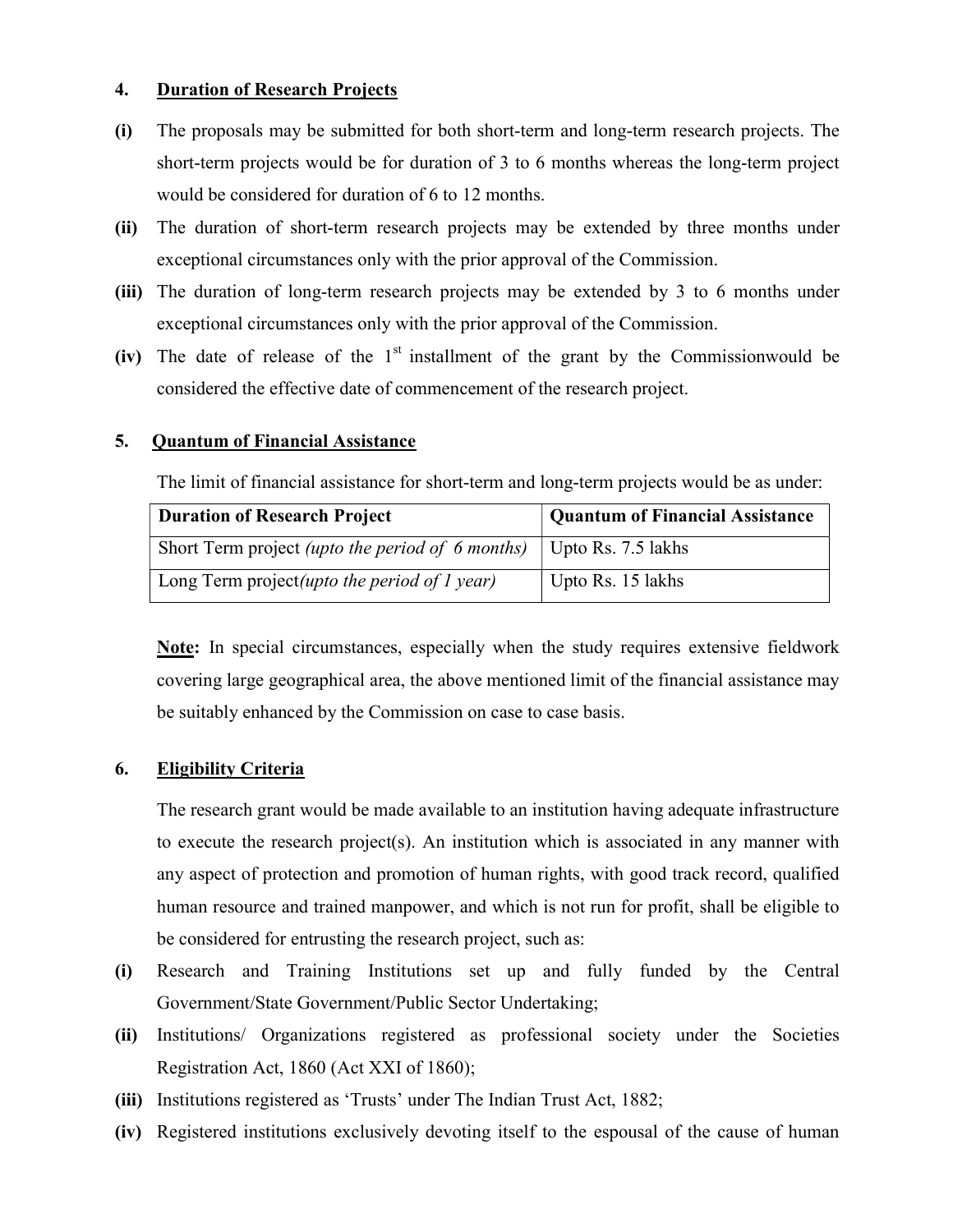rights;

- (v) University or a Deemed University;
- (vi) College covered under Section 2 (f) and 12 B of the UGC Act, 1956;
- (vii) Private college covered under Section 2(f) of the UGC Act, 1956 and affiliated to the university.

Note: In case of the institutions listed at S. Nos. (ii) to (iv) above, their eligibility for receiving assistance will be decided by the Competent Authority of the Commission after perusal/ consideration of their registration certificate, audited annual report and balance sheet of the last 3 years, etc.

#### 7. Procedure for Submission of Research Project Proposal

- (i) The institution seeking financial assistance should submit the proposal as per the prescribed format (See Annexure I).
- (ii) The financial details should include details in respect of various expenditure heads including remuneration to the research staff, cost of travel with boarding/ lodging during field visits, cost of computer hiring or data processing, stationery and printing cost, telephone and postage charges, overhead costs, etc.
- (iii) No financial assistance is given for procurement of equipment/ furniture including computer hardware/ scanner/ printer/ telephone/ Fax/ photocopier, etc.
- (iv) The proposal should be forwarded by the Head of the Institution/ Organization. (see proforma at Annexure-II).
- (v) The proposal shall be submitted along with the requisite documents. Incomplete proposal shall not be entertained and will be out rightly rejected.

#### 8. Procedure for selection/ sanction of the Project

- (i) The project proposal submitted to the Commission will be scrutinized and, if need be, the Commission may call for any clarification from the Principal Investigator or he may be asked to make a presentation before the Commission for which no TA/ DA would be paid to him.
- (ii) During the presentation on the research proposal, the Principal Investigator may be suggested to make the desired changes/ modifications and after receipt of the revised proposal duly incorporating the suggested changes, the Commission may consider to approve the proposal.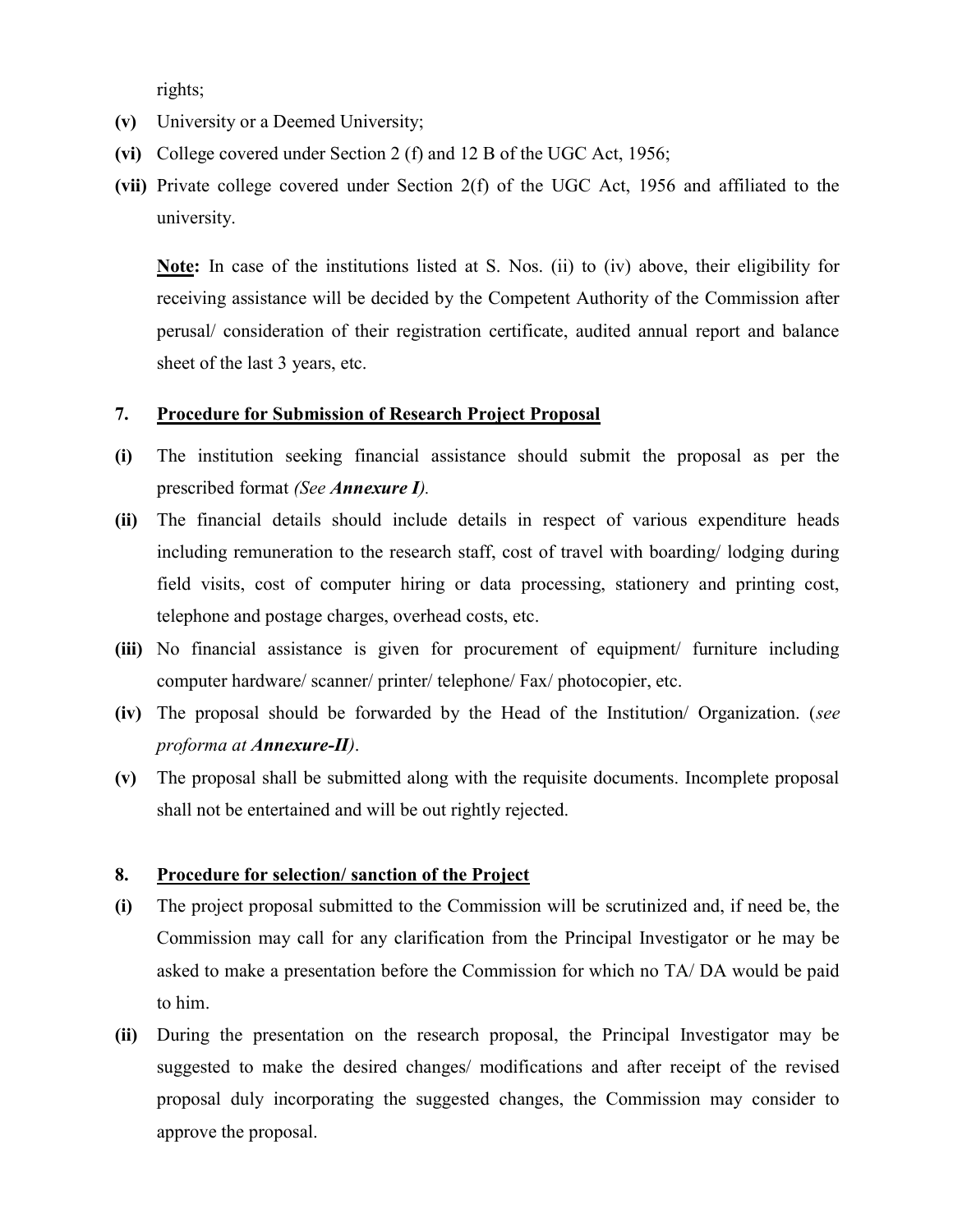- (iii) The decision of the Commission to accept or not to accept the proposal would be subject to viability of the project and availability of funds. However, the decision of the Commission either way, i.e., to sanction or not to sanction the project would be final, without prejudice.
- (iv) A Sanction Letter together with the Terms of Reference (ToR) would be issued after approval of the project which would indicate (i) Title and objectives of the study (ii) Research methodology (iii) Coverage area of the study (iv) duration and schedule for completion of the study (v) Outline of the tasks to be accomplished and the outcome expected from the study (vi) Budget, release of grant in installments and other conditions of assistance, etc.
- (v) The institutions receiving the assistance would be required to complete the formalities as per the ToR/ Sanction Letter.
- (vi) The amount of assistance would be released in favour of the institution/ organization and not to the Principal Investigator.

### 9. Procedure for Release of Grant

- (i) A separate bank account solely for the purpose of the research project has to be opened in any Bank which is to be operated jointly by the Principal Investigator and any other person nominated by the Institution. The funds will be released into this account by NHRC. However, if any institution is not in a position to open a separate bank account for the research project due to any justified reason, then the funds will be released in the existing bank account of the Institution duly intimated by the latter to NHRC.
- (ii) The sanctioned amount shall be released in three (3) installments as per the procedure given below:
- a) The first installment of the grant comprising 40% of the total sanctioned amount by the Commission would be released after receipt of the request for its release and particulars of the bank account opened for the purpose of the research project.
- b) The second installment of the grant comprising 40% of the total sanctioned amount by the Commission would be released after receipt of the progress report, utilization certificate in respect of the first installment together with the item wise statement of expenditure duly certified by the Head of the Institute/ Organization.
- c) The last and final installment, i.e., remaining 20% of the total sanctioned amount, may be taken by the Principal Investigator from the Institute's own resources, which would be reimbursed by NHRC on completion of the following requirements: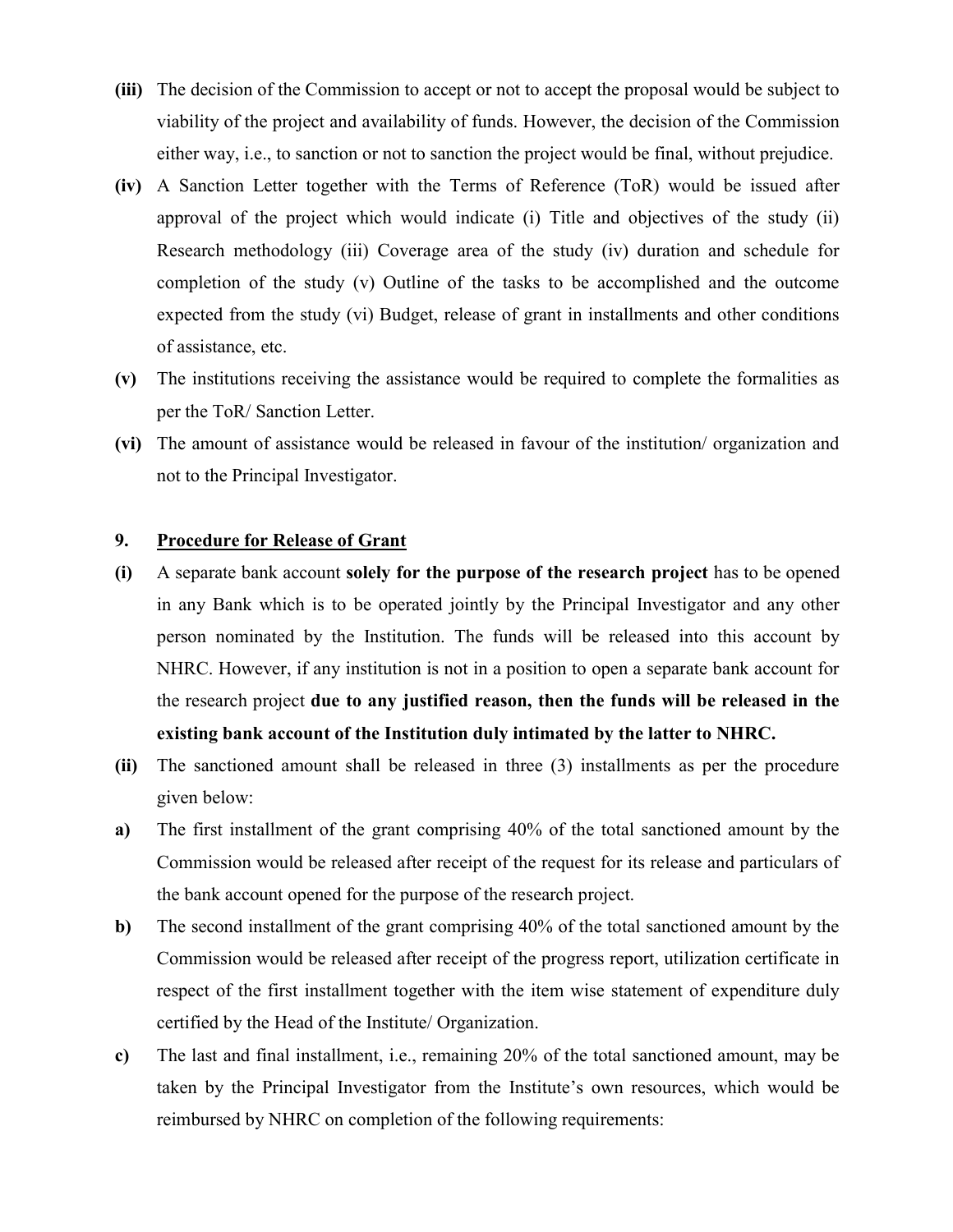- Receipt of the project report and its acceptance by the Commission. In case there is any shortcoming in the project report, the third installment would be withheld till such time the same is addressed properly to the satisfaction of the Commission.
- Receipt of five hard bound copies of the project report alongwith a soft copy in the 'Word' and 'PDF' format.
- Utilization Certificate and head-wise statement of expenditure of the total amount spent together with bills/ receipts/ vouchers in original. (see Annexure-III)
- Statement of the bank account/ ledger account from beginning to end and refund of the amount credited towards interest.
- (iii) The amount to be spent according to the approved heads/items within the approved allocation mentioned in the sanction letter/ ToR. However, the institution may reappropriate expenditure from one sub-head to another, subject to a maximum of 15% in either case within the overall sanctioned amount. Prior approval in such cases is not necessary. All such re-appropriation, however, should be reported to the Commission.
- (iv) The financial assistance is not available for incurring any capital expenditure.
- (v) The books & journals acquired by the Principal Investigator from the grant for the Research Project must be deposited to the NHRC or to the Institution's/ organization's departmental library after completion of the project.
- (vi) Travel and Field Work: The amount allocated under the head travel/ field work is to be utilized for the data collection and collection of other information such as documents, visits to libraries, etc., within the general scope and sphere of the ongoing project. This should not be used for attending conferences, seminars, workshops, training courses, etc. The PI may travel by the mode of transport as per his entitlement in the Organization/ Institution restricted to the allocation under the concerned head. Foreign travel is not allowed under this scheme.
- (vii) Institutional Overheads: The institution will provide the required infrastructure facilities like office accommodation, furniture, computer, library, communication facilities, secretarial services, etc. The overheads for providing these facilities will be normally 5% to 10% of the project cost.

### 10. Interim Progress Reports

The Principal Investigator would be required to submit the interim progress reports at regular intervals to the Commission. If need be, he may be required to make a presentation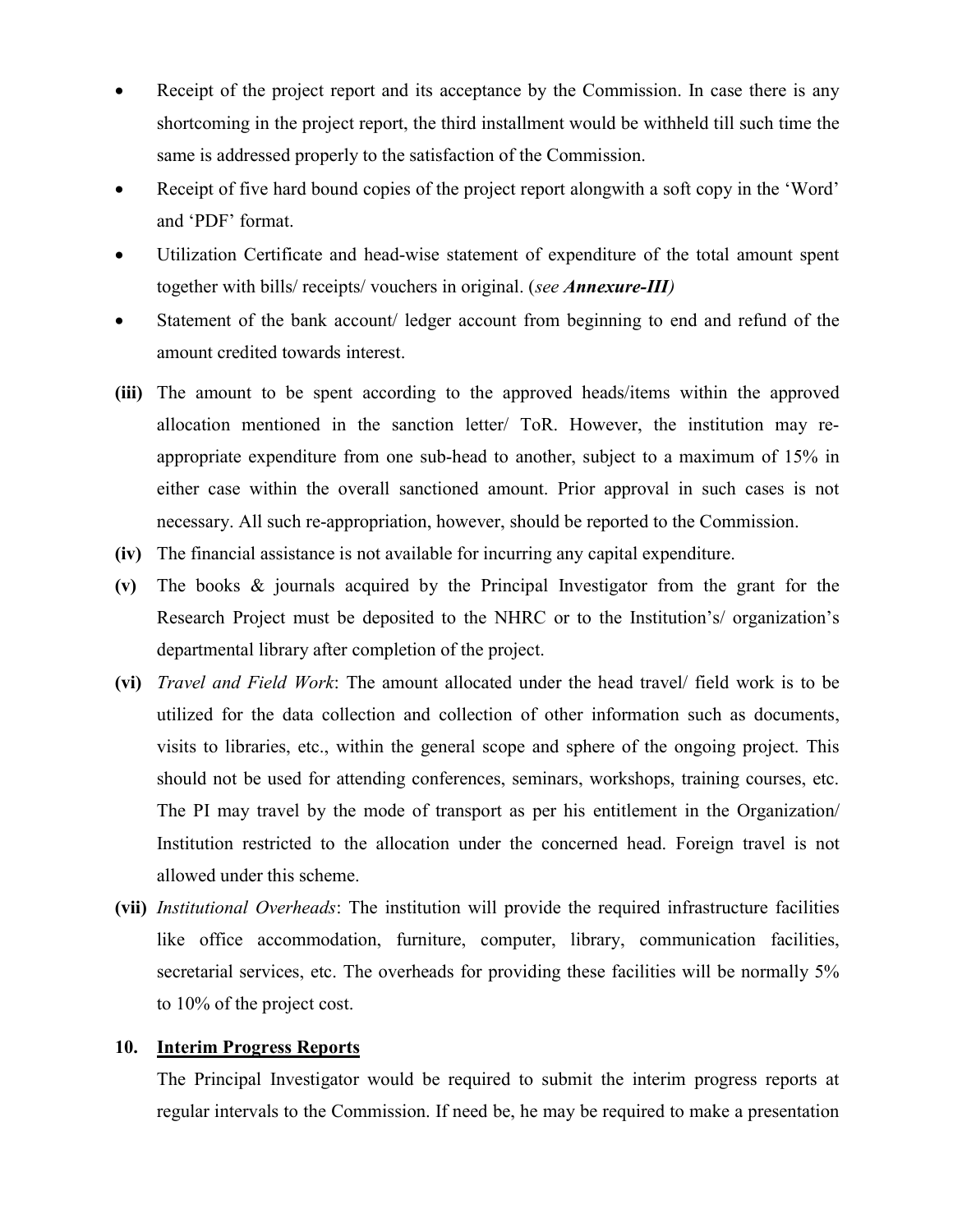before the Commission on the progress of work.

### 11. Changes in the Terms of Reference(TOR)

- (i) No change should be made in the Terms of Reference of sanction without prior approval of the Commission. The Principal Investigator will report to the Commission about the changes, if any, he intends to make in the TOR of the research project.
- (ii) The Principal Investigator of the project proposals should not be changed without the prior approval of the Commission. However, if the Principal Investigator associated with the project leaves the Institution/ Organization at any stage after the commencement of the research study, the project may be continued by appointing a new Principal Investigator by the institute, with prior approval of the Commission. Such request should, however, be timely sent to the Commission.
- (iii) If the Principal Investigator/ Institution fails to complete the project as per the ToR, the institution will be debarred from receiving the financial assistance under the scheme and an appropriate action will be initiated as deemed fit by the Commission.

#### 12. Submission of the Project Report

- (i) Upon completion of the research study, the Principal Investigator would prepare and submit a draft report to the Commission.
- (ii) Principal Investigator may be asked by the Commission to make a power point presentation on the report before the Commission. The observations/ suggestions given during the course of presentation and subsequent discussion, may be taken into account in finalizing the report.
- (iii) The final report of the project will be submitted by the Principal Investigator after incorporating the comments/ suggestions made by the Commission on the draft report. The reasons for non-acceptance of the comments/ suggestion, if any, should be properly explained to the Commission.
- (iv) The Principal Investigator/ Institution may be required to send the primary data collected alongwith the particulars of respondents, if asked by the Commission.
- (v) The financial support under the Scheme provided by the Commission shall be duly acknowledged on all documents produced and prominently displayed with a disclaimer as given below.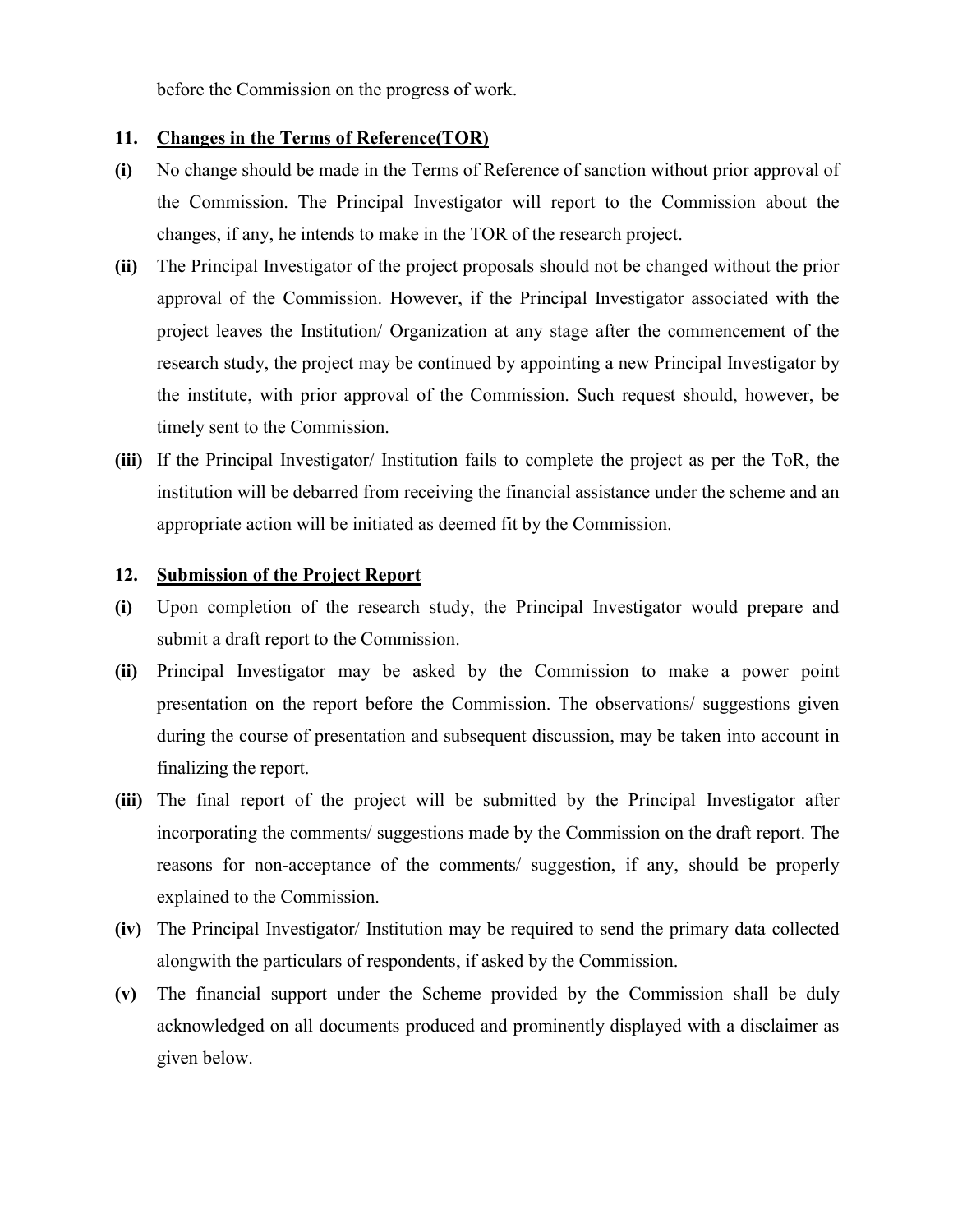- (a) ACKNOWLEDGEMENT: "This study was carried out with the financial support of National Human Rights Commission, India, and conducted by [Name of the organization with address]."
- (b) DISCLAIMER: "The Organization [name to be mentioned] has received the financial assistance under the Research Scheme of National Human Rights Commission, India to prepare this report. While due care has been exercised to prepare the report using the data from various sources, NHRC does not confirm the authenticity of data and accuracy of the methodology to prepare the report. NHRC shall not be held responsible for findings or opinions expressed in the document. This responsibility completely rests with the Institute [Name to be mentioned]".

### 13. Copyright and Dissemination of Research Report

- (i) Copyright: NHRC would have the intellectual property right for all the research studies outsourced. Prior permission of the Commission would be necessary before such study reports could be published by the Principal Investigator/ Institution/ organization concerned.
- (ii) The soft copy of the study shall be put on the NHRC website for the purpose of dissemination of the study report. Further, the Commission may also grant permission for its publication in any form, i.e., Book/ Journal/ Newspaper, etc.

### 14. Settlement of the Project account

- (i) The Principal Investigator/ Institution is required to settle the project account immediately on completion of the project. In case the balance grant, if any, is not claimed within six months from the date of completion of the project, the same will lapse and no representation will be entertained on this behalf.
- (ii) In case a separate Bank account has been opened solely for the purpose of the research project, the same shall be closed after completion and settlement of the research project and the unutilized balance, if any, shall be refunded forthwith to the Commission.

### 15. Other Conditions of Grant

- (i) The Research proposal and final report should either be in English or in Hindi.
- (ii) The Project Account will be open for scrutiny by the NHRC or its representatives at any time.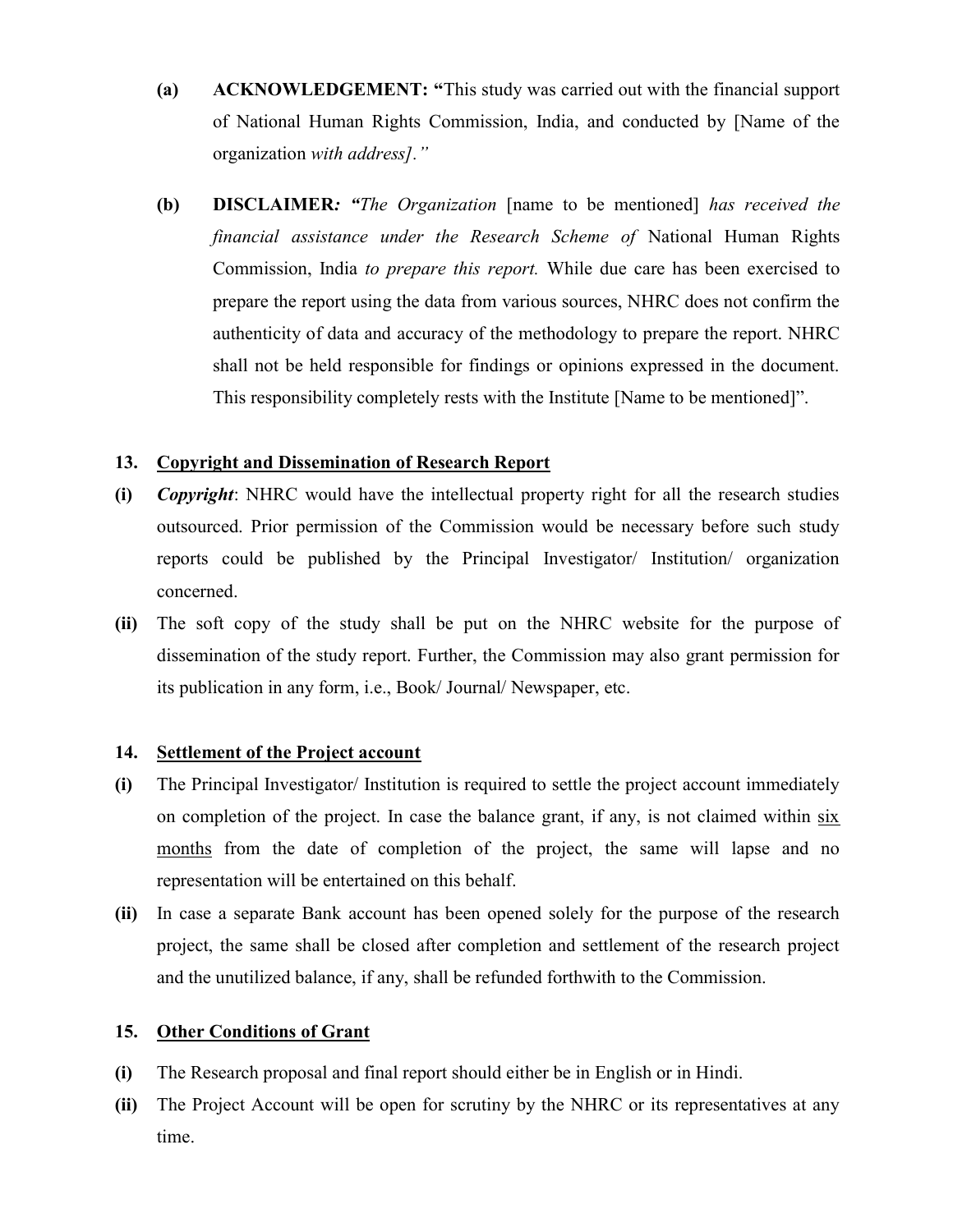- (iii) The Principal Investigator/ Co-Investigator of the project will not accept any financial assistance from any other source(s) for the same project assigned under the scheme by NHRC.
- (iv) The persons engaged in the research project shall not be treated as the employee of the Commission in any manner.
- (v) There should not be any duplication/overlapping with the evaluation studies carried out by any Government Agency or any institution/ organization/ NGO.
- (vi) The Principal Investigator will consult NHRC on the final methodology including the schedule/questionnaire etc to be adopted, keeping in view the objectives of the study before commencing the work of primary data collection.
- (vii) The Institution or the Principal Investigator or his research staff associated with the project shall not share the data collected for the assigned research study with any other person/organization without the prior approval of the Commission. The research study shall not be used by the Principal Investigator or his research associates or anybody else for the preparation of any doctoral thesis/ dissertation or for attainment of any other degree/ diploma or publication(s) without the prior approval of the NHRC.
- (viii) In case of non-compliance of terms and conditions as laid down in the sanction letter, or in case of the unsatisfactory progress of the work, the project may be cancelled and the institute will have to return the entire money along with the interest earned. The concerned organization will have to bear all responsibilities regarding any discrepancy and irregularity in the funding w.r.t. the sanctioned project.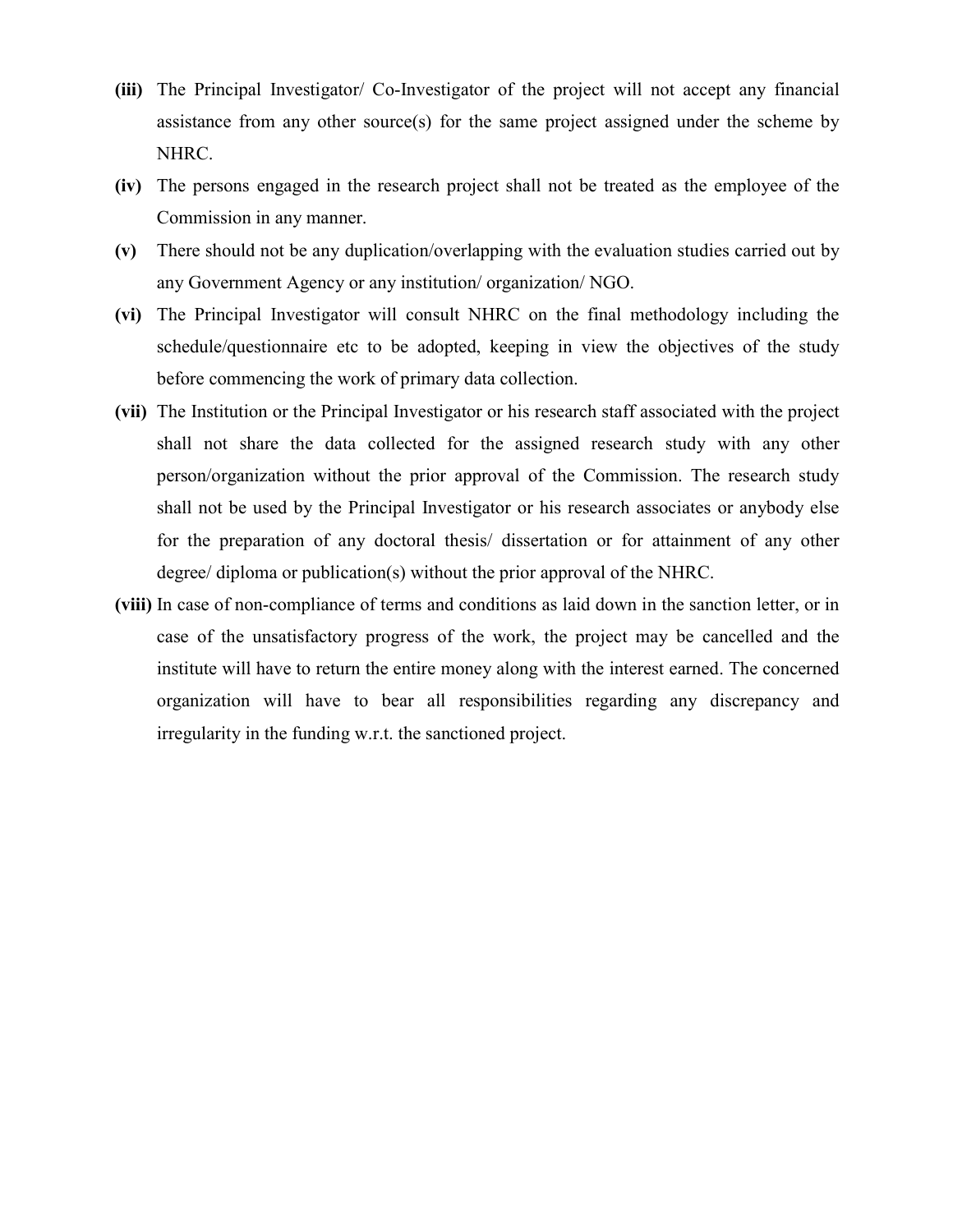### FORMAT FOR SUBMISSION OF PROPOSAL FOR RESEARCH PROJECT

### PART-A

- 1. Theme/ topic of the Research Project :
- 2. Name and address of the Institution where the research project will be undertaken: (Please also mention the name of affiliating University in case of college)
- 3. Category of the Institution (Please tick mark the applicable category from the following):
	- i. A research institution set up and fully funded by the Central Government/State Government/Public Sector Undertaking;
	- ii. An institution/organization/NGO registered under the Societies Registration Act, 1860 (Act XXI of 1860) or Indian Trust Act 1882 or any Public Trust Act;
	- iii. A registered institution exclusively devoting itself to the espousal of the cause of human rights;
	- iv. A UGC approved University (Preference will be given to NAAC accredited University)/
	- v. College covered under Section 2(f), and 12(B) of the UGC Act, 1956

### 4. Principal Investigator :

{

| i.   |                                                                                                 | Name:                                                                     |  |  |  |  |  |  |  |
|------|-------------------------------------------------------------------------------------------------|---------------------------------------------------------------------------|--|--|--|--|--|--|--|
| ii.  |                                                                                                 |                                                                           |  |  |  |  |  |  |  |
| iii. |                                                                                                 | Date of Birth :                                                           |  |  |  |  |  |  |  |
| iv.  |                                                                                                 |                                                                           |  |  |  |  |  |  |  |
|      | Office Address:<br>V.                                                                           |                                                                           |  |  |  |  |  |  |  |
| V1.  |                                                                                                 |                                                                           |  |  |  |  |  |  |  |
|      |                                                                                                 | Note – Similar details to be given in respect of Co-Investigator (if any) |  |  |  |  |  |  |  |
|      | 5. Experience of the Principal Investigator:                                                    |                                                                           |  |  |  |  |  |  |  |
|      | a)                                                                                              |                                                                           |  |  |  |  |  |  |  |
|      | b)<br>$\mathbf{c})$                                                                             |                                                                           |  |  |  |  |  |  |  |
|      |                                                                                                 |                                                                           |  |  |  |  |  |  |  |
|      | $\mathbf{d}$                                                                                    |                                                                           |  |  |  |  |  |  |  |
| e)   | List of Publication (s) : Papers and books published and/or accepted during last five<br>years) |                                                                           |  |  |  |  |  |  |  |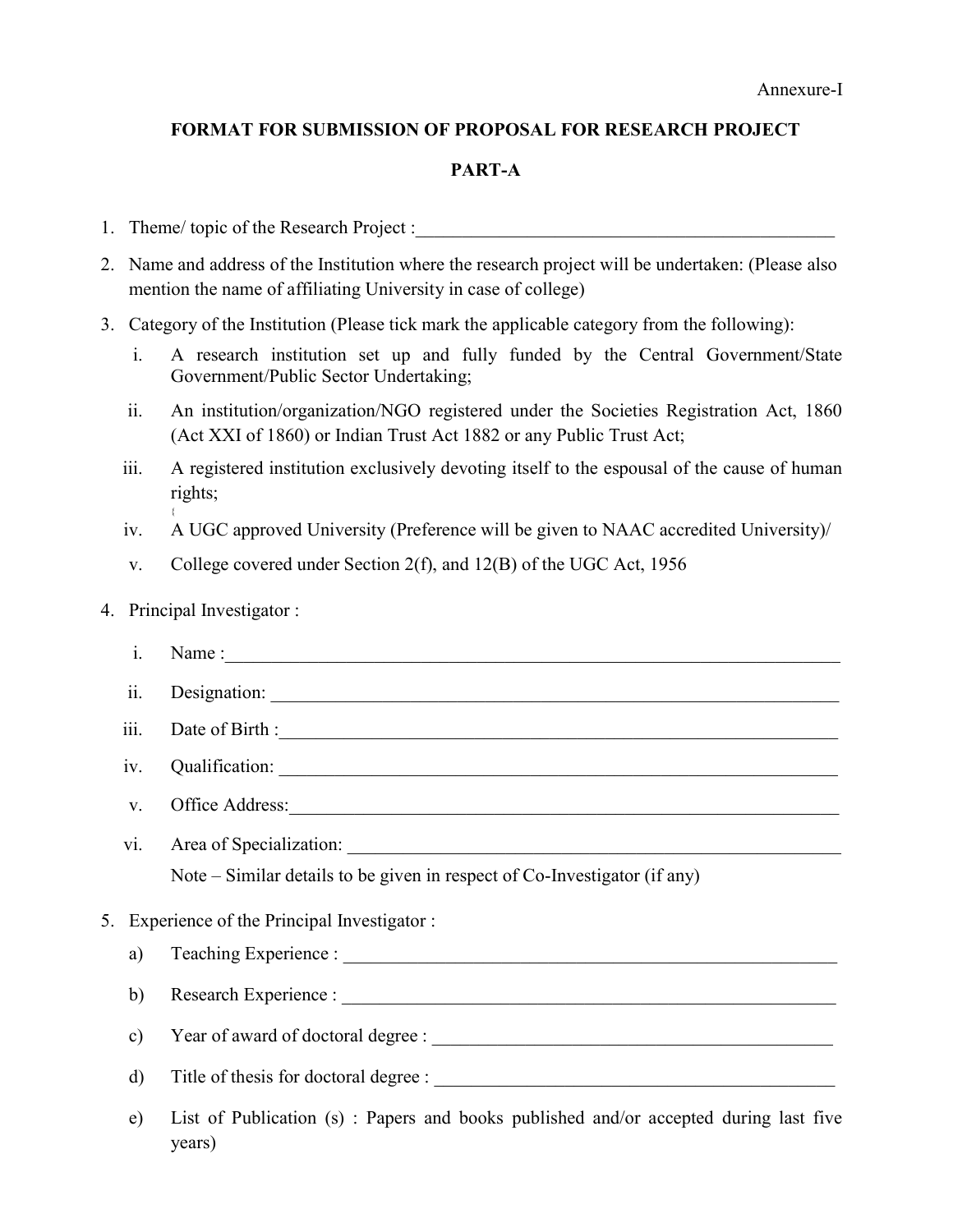## PROPOSED RESEARCH PROJECT

## PART – B

| 6. i.                                                                           |                                                                                                                                                                         |                                                                                                                   |                                                                                                                      |                                                                                   |                              |                    |            |  |  |  |  |  |
|---------------------------------------------------------------------------------|-------------------------------------------------------------------------------------------------------------------------------------------------------------------------|-------------------------------------------------------------------------------------------------------------------|----------------------------------------------------------------------------------------------------------------------|-----------------------------------------------------------------------------------|------------------------------|--------------------|------------|--|--|--|--|--|
|                                                                                 |                                                                                                                                                                         | ii. Introduction:                                                                                                 |                                                                                                                      |                                                                                   |                              |                    |            |  |  |  |  |  |
|                                                                                 |                                                                                                                                                                         | $\bullet$<br>Literature survey/review of research and development on the subject<br>$\bullet$<br>National Status: |                                                                                                                      |                                                                                   |                              |                    |            |  |  |  |  |  |
|                                                                                 | V.                                                                                                                                                                      | Duration of Project:                                                                                              |                                                                                                                      |                                                                                   |                              |                    |            |  |  |  |  |  |
|                                                                                 |                                                                                                                                                                         |                                                                                                                   |                                                                                                                      | vi. Plan of work and periodical targets to be achieved: _________________________ |                              |                    |            |  |  |  |  |  |
|                                                                                 |                                                                                                                                                                         |                                                                                                                   |                                                                                                                      |                                                                                   |                              |                    |            |  |  |  |  |  |
| 7.                                                                              |                                                                                                                                                                         |                                                                                                                   |                                                                                                                      |                                                                                   |                              |                    |            |  |  |  |  |  |
|                                                                                 |                                                                                                                                                                         | a)                                                                                                                | Items/heads                                                                                                          |                                                                                   | <b>Estimated Expenditure</b> |                    |            |  |  |  |  |  |
|                                                                                 |                                                                                                                                                                         |                                                                                                                   | i.                                                                                                                   |                                                                                   |                              |                    |            |  |  |  |  |  |
|                                                                                 | 11.                                                                                                                                                                     |                                                                                                                   |                                                                                                                      |                                                                                   |                              |                    |            |  |  |  |  |  |
|                                                                                 | Whether the Institution/PI has received financial support for any research<br>$\mathbf{b}$<br>study/ project earlier from the NHRC. If so, please indicate the details. |                                                                                                                   |                                                                                                                      |                                                                                   |                              |                    |            |  |  |  |  |  |
| 8.                                                                              |                                                                                                                                                                         | (a)                                                                                                               | List of the projects completed or ongoing with the P.I.<br>S.No.<br>Name of the<br>Duration of<br>Date of<br>Date of |                                                                                   |                              |                    |            |  |  |  |  |  |
|                                                                                 |                                                                                                                                                                         |                                                                                                                   |                                                                                                                      | Project/funded by                                                                 | Project                      | commencement       | completion |  |  |  |  |  |
|                                                                                 |                                                                                                                                                                         |                                                                                                                   |                                                                                                                      |                                                                                   |                              |                    |            |  |  |  |  |  |
|                                                                                 |                                                                                                                                                                         |                                                                                                                   |                                                                                                                      |                                                                                   |                              |                    |            |  |  |  |  |  |
| Institutional and department facilities available for the proposed work:<br>(b) |                                                                                                                                                                         |                                                                                                                   |                                                                                                                      |                                                                                   |                              |                    |            |  |  |  |  |  |
| 9.                                                                              |                                                                                                                                                                         | Any other information in support of the proposal which may be helpful in<br>evaluation:                           |                                                                                                                      |                                                                                   |                              |                    |            |  |  |  |  |  |
|                                                                                 | Date -                                                                                                                                                                  |                                                                                                                   |                                                                                                                      |                                                                                   |                              | Name and Signature |            |  |  |  |  |  |

Place - Principal Investigator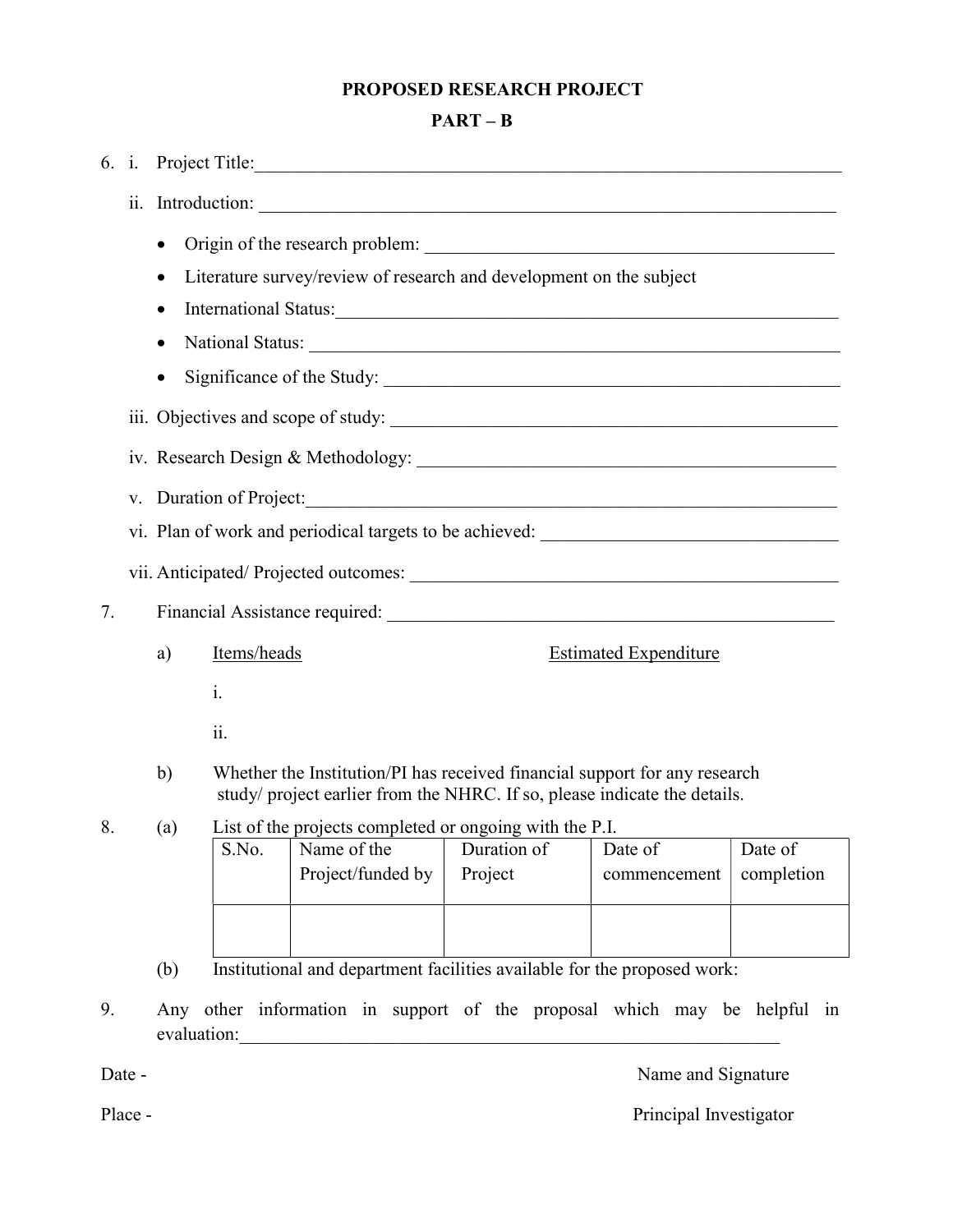### FORWARDING LETTER

Address/ ph /fax no & email id Dated:

To

The Joint Secretary (T&R), National Human Rights Commission, Manav Adhikar Bhawan, C-Block, GPO Complex, INA, New Delhi-110023

### Subject: Proposal for undertaking/ conducting a research study/ project on

Sir,

I am glad to forward herewith a proposal for undertaking/ conducting a research study/ project on………….at a total cost of Rs…………The research study/ project is proposed to be completed over a period of…………..months/ years. Mr./ Ms./ Dr. who is working as……………..in this institution w.e.f. ……………. will be the Principal Investigator for this research project.

2. I certify that this institution will provide all the facilities and infrastructure for the completion of the research study/ project and undertake as follows:

- (a) The University/ College/ Institution is approved under (Please mention applicable Section/ Act) and is fit to receive grants from the Central/ State Government and other funding agencies.
- (b) The organization agrees to abide by all the terms & conditions, guidelines of the scheme, and any subsequent revision/ changes therein.
- (c) The project shall be completed within the stipulated period. If the Commission is not satisfied with the progress of the research project, it may terminate the project immediately and ask for the refund.
- (d) The basic facilities such as Computer/ required software/ library/ telephone/ fax/ photocopier, etc., will be provided by the institution. However, the operational cost for these facilities/ activities will be met from the institutional charges sanctioned under the Project.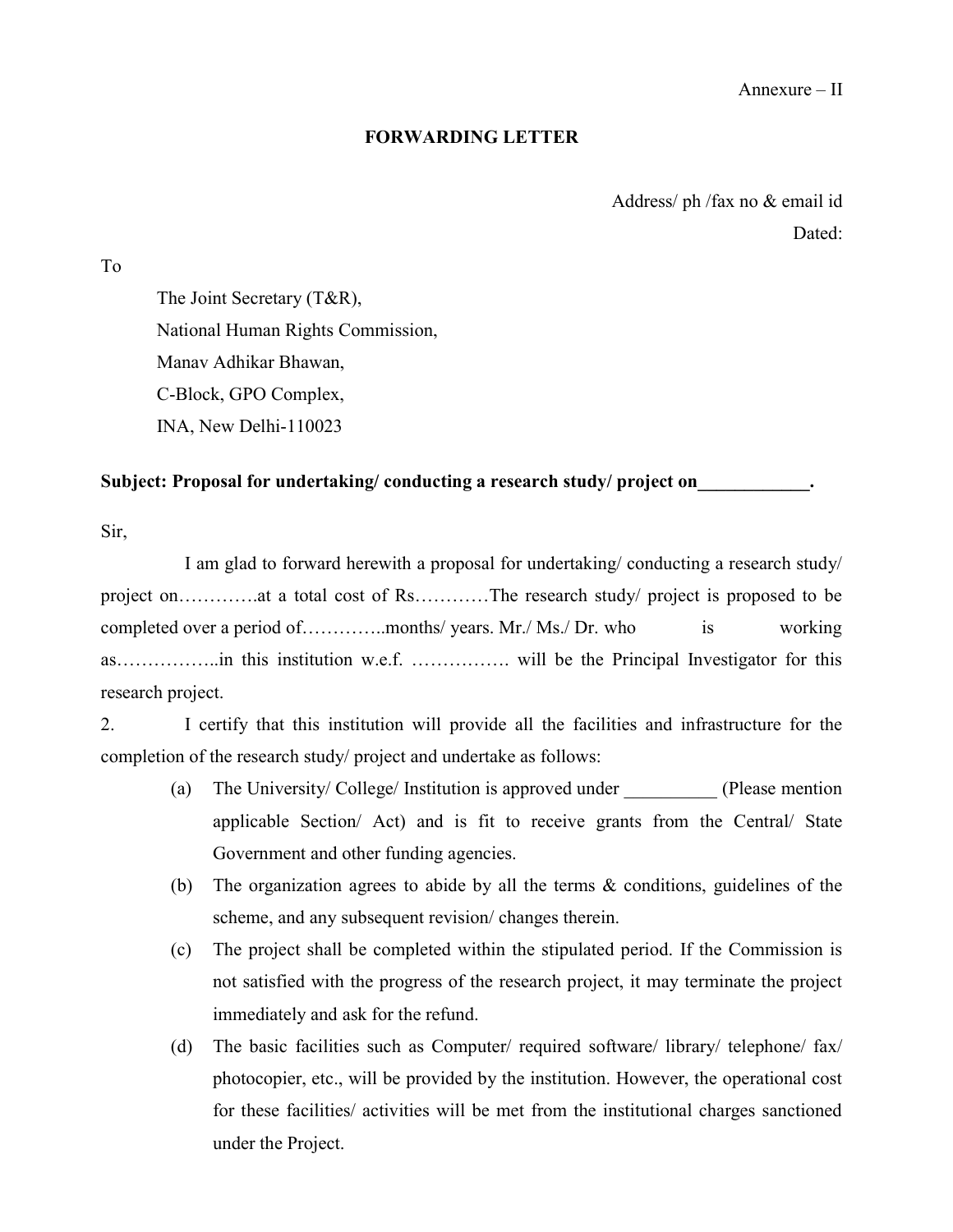- (e) This proposal or other similar proposal has not been submitted to any other agency/ Department for funding/ the proposal has also been submitted to for partial funding up to Rs.  $lakhs$  (Strike out which ever not applicable).
- (f) The Principal Investigator will continue to work in the institution till the completion of the study/ project. In case the Principal Investigator leaves without completing the project, the institution will take full responsibility to complete the project as per the existing terms and conditions.
- (g) The institution will take full responsibility for monitoring the progress of the research study/ project, sending progress reports and utilization certificates, etc. in the prescribed formats and ensuring proper and timely implementation.

3. It is requested that the project proposal may be considered favorably for providing financial assistance of Rs. \_\_\_\_\_\_\_\_\_\_\_\_\_\_\_\_.

4. Details of documents enclosed are given in the attached Check-list.

Signature of the Head of the Institution Name of the Head of the Institution & Stamp